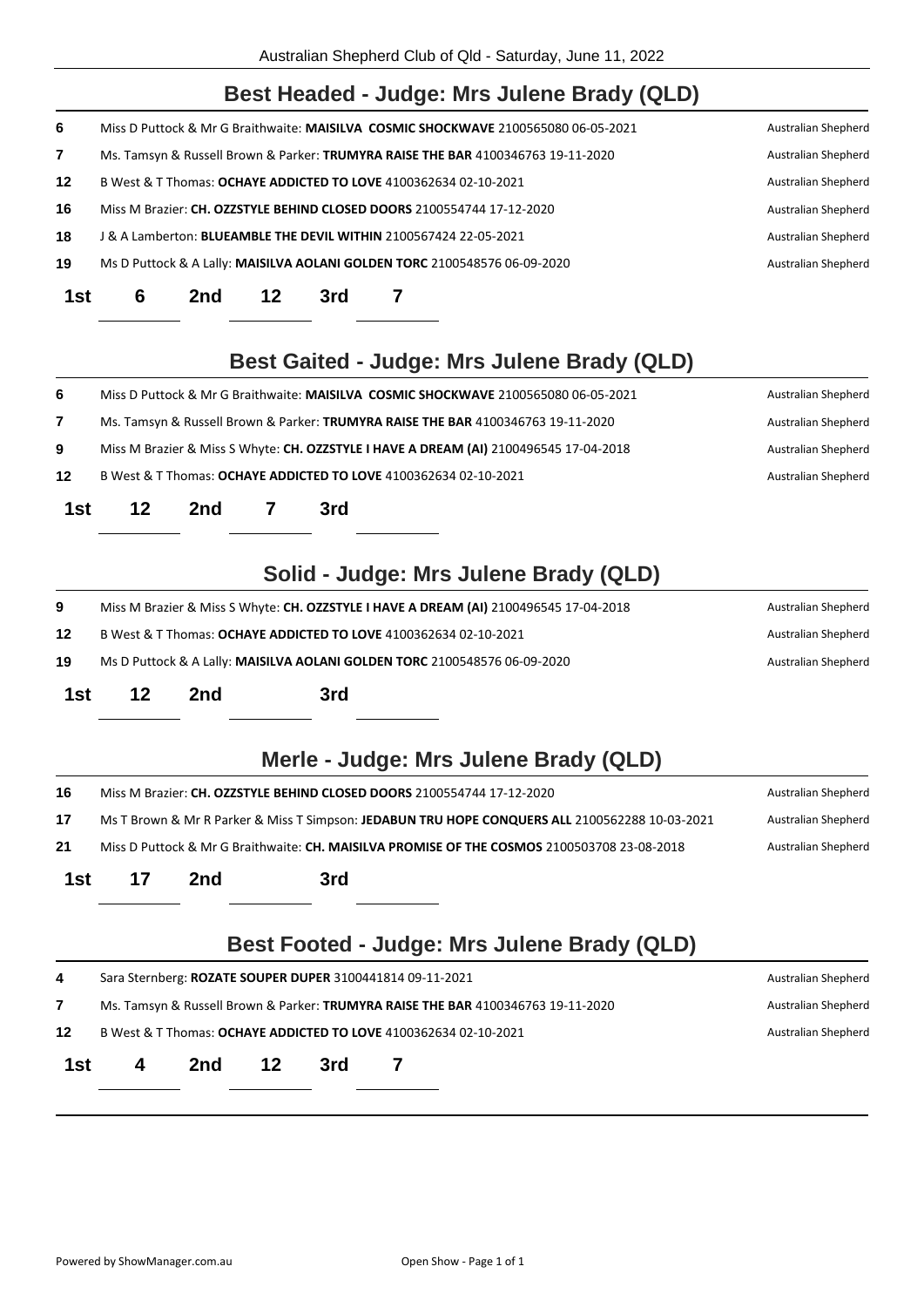|                                    | $\frac{1}{2}$ abuding the price of the basic condition, barrows, the second                                                 |               |                                                                                                                       |  |  |
|------------------------------------|-----------------------------------------------------------------------------------------------------------------------------|---------------|-----------------------------------------------------------------------------------------------------------------------|--|--|
| <b>Group 5 - Working Dog Group</b> |                                                                                                                             |               | Class 5a - Intermediate Bitch<br>19<br>Ms D Puttock & A Lally: MAISILVA AOLANI GOLDEN TORC                            |  |  |
| Mrs Julene Brady (QLD)             |                                                                                                                             |               | 2100548576 06-09-2020                                                                                                 |  |  |
| Start Time:                        |                                                                                                                             |               | Belinda West & Tim Thomas: CH OCHAYE NO EASY WAY                                                                      |  |  |
|                                    | <b>Australian Shepherd</b>                                                                                                  | $1st*$        | <b>OUT</b> 4100336933 23-05-2020                                                                                      |  |  |
|                                    |                                                                                                                             |               | Class 10a - Australian Bred Bitch                                                                                     |  |  |
| $\mathbf 1$<br>$1st*$              | Class 1 - Baby Puppy Dog<br>Mr T Thomas & Ms B West: OCHAYE A DOGS JOURNEY<br>4100366647 19-01-2022                         |               | Miss D Puttock & Mr G Braithwaite: CH. MAISILVA<br>21<br><b>PROMISE OF THE COSMOS 2100503708 23-08-2018</b><br>Absent |  |  |
| 2<br>Absent                        | Belinda West and Timothy Thomas: OCHAYE DANCING<br>FEET 4100366648 19-01-2022                                               | 22<br>1st     | Belinda West & Tim Thomas: CH OCHAYE TENNESSEE<br>WHISKEY 4100336972 23-05-2020                                       |  |  |
| <b>Class 2 - Minor Puppy Dog</b>   |                                                                                                                             |               | Class 11a - Open Bitch                                                                                                |  |  |
| 3<br>Absent                        | J& A Lamberton: BLUEAMBLE MATCHMAKER 2100577289<br>12-10-2021                                                               | 23<br>Absent  | Mrs A Richardson & Mrs K McKinnon: SUP CH ELLAGANT<br><b>COVERT SURVEILLANCE 3100385968 10-12-2018</b>                |  |  |
| 4<br>1st                           | Sara Sternberg: ROZATE SOUPER DUPER 3100441814 09-<br>11-2021                                                               | 28<br>1st     | B West & T Thomas: OCHAYE COLD AS ICE 4100356219 17-<br>06-2021                                                       |  |  |
|                                    | Class 4 - Junior Dog                                                                                                        | <b>Best</b>   | 16<br>15<br>R/Up                                                                                                      |  |  |
| 5                                  | Miss M Brazier: CH OZZSTYLE SECRET SOCIETY 2100554743<br>17-12-2020                                                         | Best          | 16 Bitch<br>5 Dog<br>R/Up                                                                                             |  |  |
| 1st                                |                                                                                                                             |               | Class 18a - Neuter Bitch                                                                                              |  |  |
| 6<br>2nd                           | Miss D Puttock & Mr G Braithwaite: MAISILVA COSMIC<br>SHOCKWAVE 2100565080 06-05-2021                                       | 24<br>$1st^*$ | Miss M Brazier: CH OZZSTYLE HIGH SOCIETY 2100473326<br>18-03-2017                                                     |  |  |
| 7                                  | Class 5 - Intermediate Dog<br>Ms. Tamsyn & Russell Brown & Parker: TRUMYRA RAISE<br>THE BAR 4100346763 19-11-2020           | 25<br>4th     | Mr G & Mrs S Cunningham: COMEBY A FLICKERING FLAME<br>3100321139 09-03-2015                                           |  |  |
| 1st                                | <b>Class 10 - Australian Bred Dog</b>                                                                                       | 26<br>2nd     | Ms. Helen Smith: SUP CH WAJOMA MY HAPPINESS<br>4100191962 05-08-2010                                                  |  |  |
| 8<br>2nd                           | Miss D Puttock & Mr G Braithwaite: AUST CH MAISILVA<br>RISING EMPIRE 2100407349 11-05-2014                                  | 27<br>3rd     | C Thompson & A Wood: WLKABOUT KAHLUA DREAMIN<br>4100214392 06-05-2012                                                 |  |  |
| 9<br>$1st*$                        | Miss M Brazier & Miss S Whyte: CH. OZZSTYLE I HAVE A<br>DREAM (AI) 2100496545 17-04-2018                                    | Best          | 24 Bitch<br>26 Bitch<br>R/Up                                                                                          |  |  |
| 10<br>$1st*$                       | Class 11 - Open Dog<br>Miss M Brazier & Miss B West: CH DIZZY MARBLE AS HOT<br>AS FIRE (N/B) (IMP UKR) UKU403469 25-12-2018 |               |                                                                                                                       |  |  |
| Best                               | 5<br>9<br>R/Up                                                                                                              |               |                                                                                                                       |  |  |
|                                    | Class 1a - Baby Puppy Bitch                                                                                                 |               |                                                                                                                       |  |  |
| 11<br>1st                          | Belinda West and Timothy Thomas: OCHAYE SHES GONNA<br><b>MAKE IT 4100366646 19-01-2022</b>                                  |               |                                                                                                                       |  |  |
| 12<br>$1st*$                       | Class 2a - Minor Puppy Bitch<br>B West & T Thomas: OCHAYE ADDICTED TO LOVE<br>4100362634 02-10-2021                         |               |                                                                                                                       |  |  |
| 13<br>Absent                       | Mrs. Kellie Vardy & Mr Paul Vardy: SHOWIOZ RED BULL<br>GIVES U WINGS 4100364459 04 12 2021                                  |               |                                                                                                                       |  |  |
| 15<br>$1st^*$                      | Class 3a - Puppy Bitch<br>B West and T Thomas: CH OCHAYE YOU DO YOU<br>4100362835 27-09-2021                                |               |                                                                                                                       |  |  |
| 16<br>$1st^*$                      | Class 4a - Junior Bitch<br>Miss M Brazier: CH. OZZSTYLE BEHIND CLOSED DOORS<br>2100554744 17-12-2020                        |               |                                                                                                                       |  |  |
| 17                                 | Ms T Brown & Mr R Parker & Miss T Simpson: JEDABUN<br><b>TRU HOPE CONQUERS ALL 2100562288 10-03-2021</b>                    |               |                                                                                                                       |  |  |

18 J & A Lamberton: **BLUEAMBLE THE DEVIL WITHIN** Absent 2100567424 22-05-2021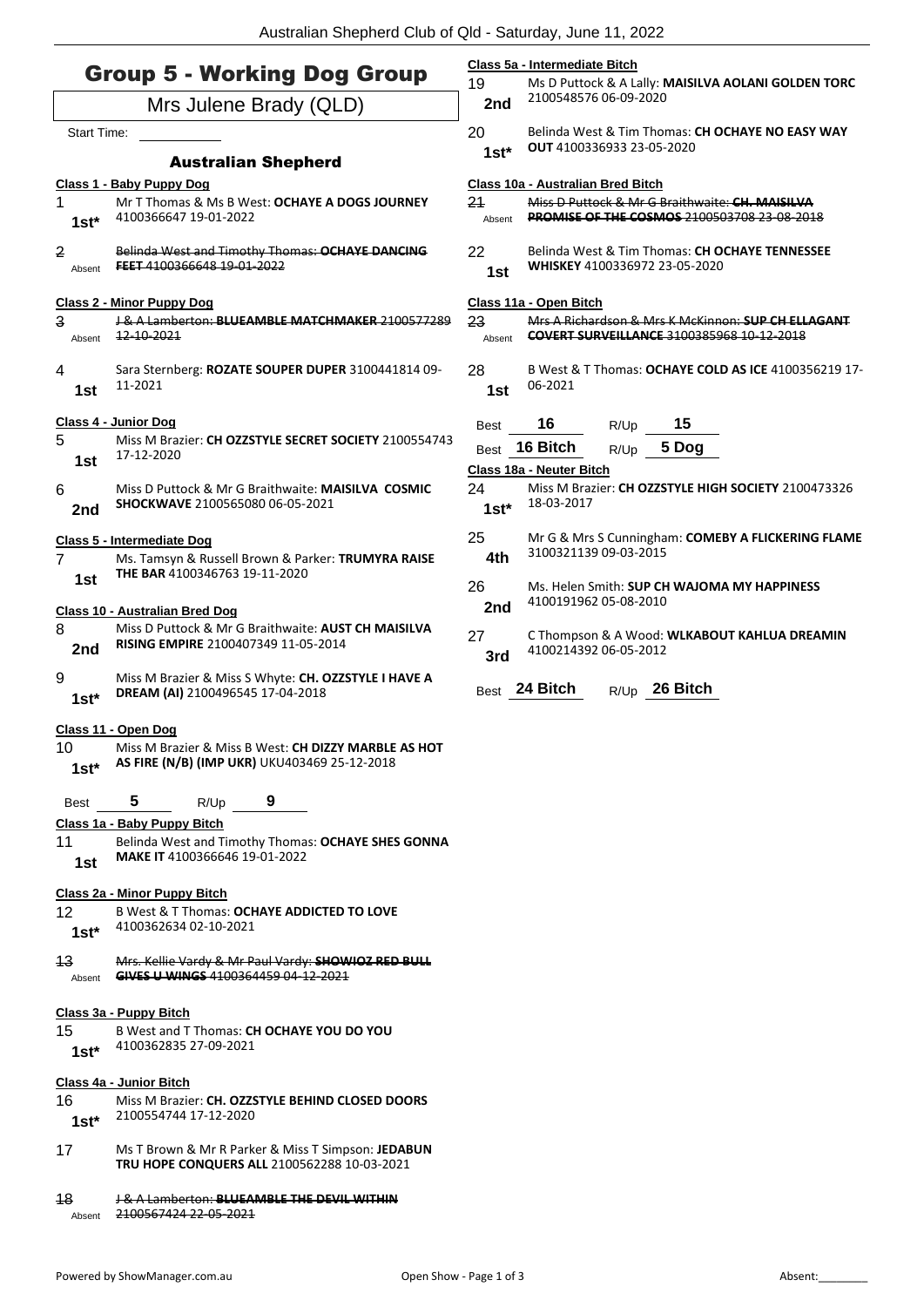## Group 5 - Specials

| Best         | 16<br><b>Australian Shepherd</b>                                                                                    |  |  |  |  |  |
|--------------|---------------------------------------------------------------------------------------------------------------------|--|--|--|--|--|
| Pts: 0       | Miss M Brazier: Ch. Ozzstyle Behind Closed Doors                                                                    |  |  |  |  |  |
| R/Up         | 5<br><b>Australian Shepherd</b>                                                                                     |  |  |  |  |  |
| Pts: 0       | Miss M Brazier: CH Ozzstyle secret society                                                                          |  |  |  |  |  |
| <b>Baby</b>  | 1<br><b>Australian Shepherd</b><br>Mr T Thomas & Ms B West: Ochaye A Dogs Journey                                   |  |  |  |  |  |
| Minor        | 12<br><b>Australian Shepherd</b><br>B West & T Thomas: Ochaye Addicted to Love                                      |  |  |  |  |  |
| Puppy        | 15<br><b>Australian Shepherd</b><br>B West and T Thomas: Ch Ochaye You Do You                                       |  |  |  |  |  |
| Junior       | 16<br><b>Australian Shepherd</b><br>Miss M Brazier: Ch. Ozzstyle Behind Closed Doors                                |  |  |  |  |  |
| <b>Inter</b> | 20<br><b>Australian Shepherd</b><br>Belinda West & Tim Thomas: Ch Ochaye No Easy Way Out                            |  |  |  |  |  |
| Aus Br       | <b>Australian Shepherd</b><br>9<br>Miss M Brazier & Miss S Whyte: Ch. Ozzstyle I Have a<br>Dream (AI)               |  |  |  |  |  |
| Open         | <b>Australian Shepherd</b><br>10<br>Miss M Brazier & Miss B West: Ch Dizzy Marble As Hot As<br>Fire (n/b) (Imp UKR) |  |  |  |  |  |
|              | <b>Neuter</b>                                                                                                       |  |  |  |  |  |
| <b>Best</b>  | <b>Australian Shepherd</b><br>24                                                                                    |  |  |  |  |  |
| Pts: 0       | Miss M Brazier: Ch Ozzstyle High Society                                                                            |  |  |  |  |  |
| R/Up         | 26<br><b>Australian Shepherd</b><br>Ms. Helen Smith: Sup Ch Wajoma My Happiness                                     |  |  |  |  |  |

Finish Absent **15**